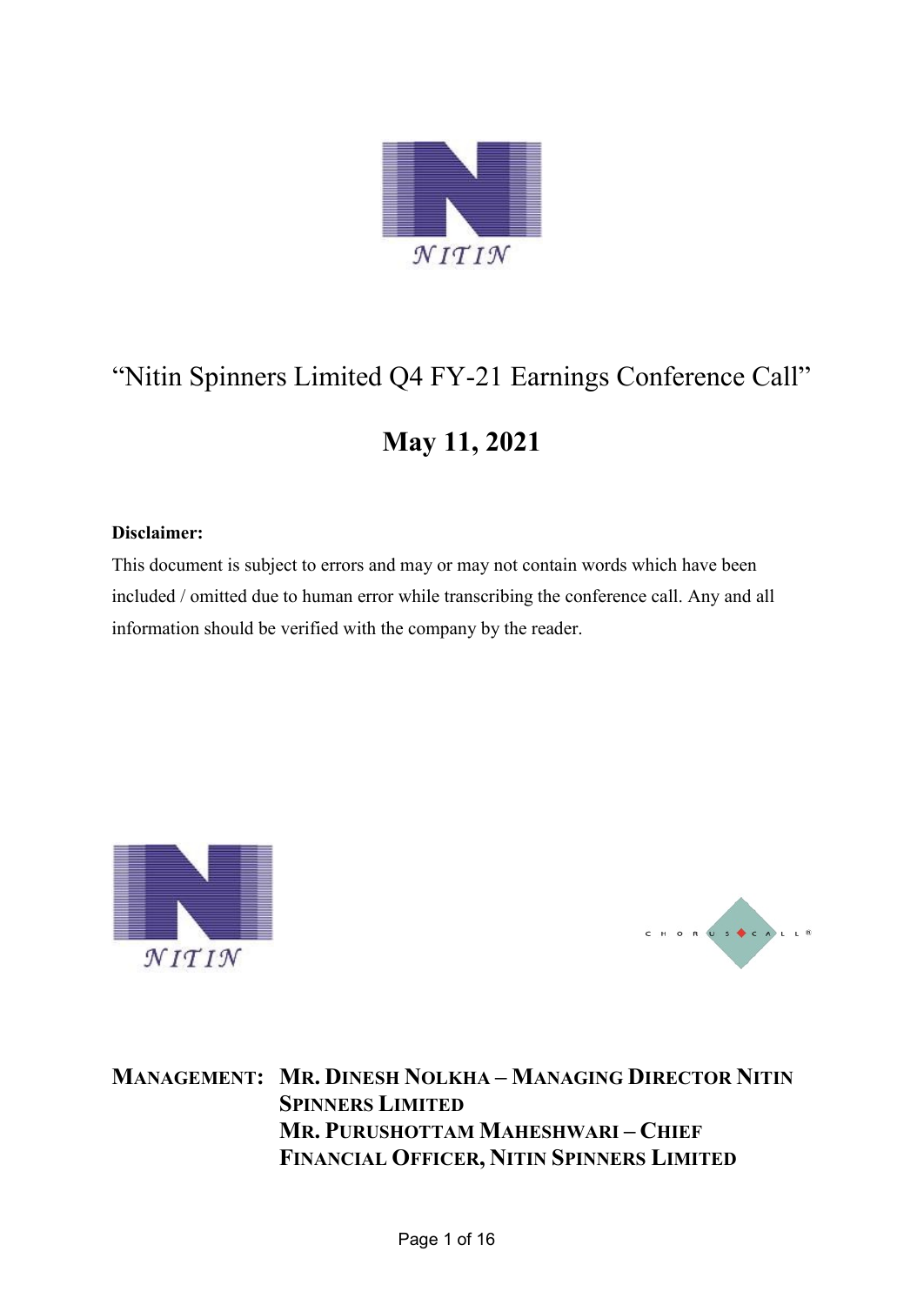

**Moderator:** Ladies and gentlemen good day and welcome to the Q4 FY21 Earnings Conference Call of Nitin Spinners Limited. This conference call may contain forward looking statements about the company which are based on the beliefs opinions and expectations of the company as on dare of this call. These statements are not the guarantees of future performance and involve risks and uncertainties that are difficult to predict.

> As a reminder all participant lines will be in the listen-only mode and there will be an opportunity for you to ask questions after the presentation concludes. Should you need assistance during the conference call please signal an operator by pressing '\*' then '0' on your touchtone phone. Please note that this conference is being recorded. I now hand the conference over to Mr. Dinesh Nolkha – Managing Director. Thank you and over to you sir.

**Dinesh Nolkha:** Good afternoon to everyone and thank you for joining us on this Q4 and FY21 earning call. I hope you and your dear ones are keeping well and safe in this unprecedented time. I hope you had a chance to look at our results and presentation uploaded on the stock exchanges and our company's website. Along with me on this call I have Mr. P. Maheshwari – Chief Financial Officer and SGA, our investor relation advisors.

> Let me begin by opening remarks by giving a brief note of the industry and company and then Mr. Maheshwari will take you through the financial highlights for the quarter and full year ended 31<sup>st</sup> March 2021.

> Indian textile sector is a second largest employment generator in the country after the agriculture sector and India is the fifth largest exporter of textiles and apparels in the world. The textile industry contributes nearly 7% to the overall industrial output and 2% to the GDP. It also contributes 12% to the export earnings and holds 5% of the global trade in textile and apparels. India is the second largest producer and exporter of textiles after China and fourth largest producer and export of apparel after China, Bangladesh and Vietnam. Superior quality of produce makes companies in India leader in exports. So almost two thirds of India exports of textile is to US and the EU countries.

> Nitin Spinners is India's leading manufacturer of cotton yarn, blended yarn, knitted fabric and finished woven fabrics. The company's leadership in cotton and blended yarn fabric manufacturer is driven by continuous investments in latest technologies, resulting in delivering international standard quality product, strong R&D on developing value-added products combined with systematic processes and robust distribution network has allowed this company to create value for both global and domestic client base.

> On the export side we have presence in 60+ countries and witnessing robust demand from various countries. I'm thrilled to share with you that we have achieved export turnover of more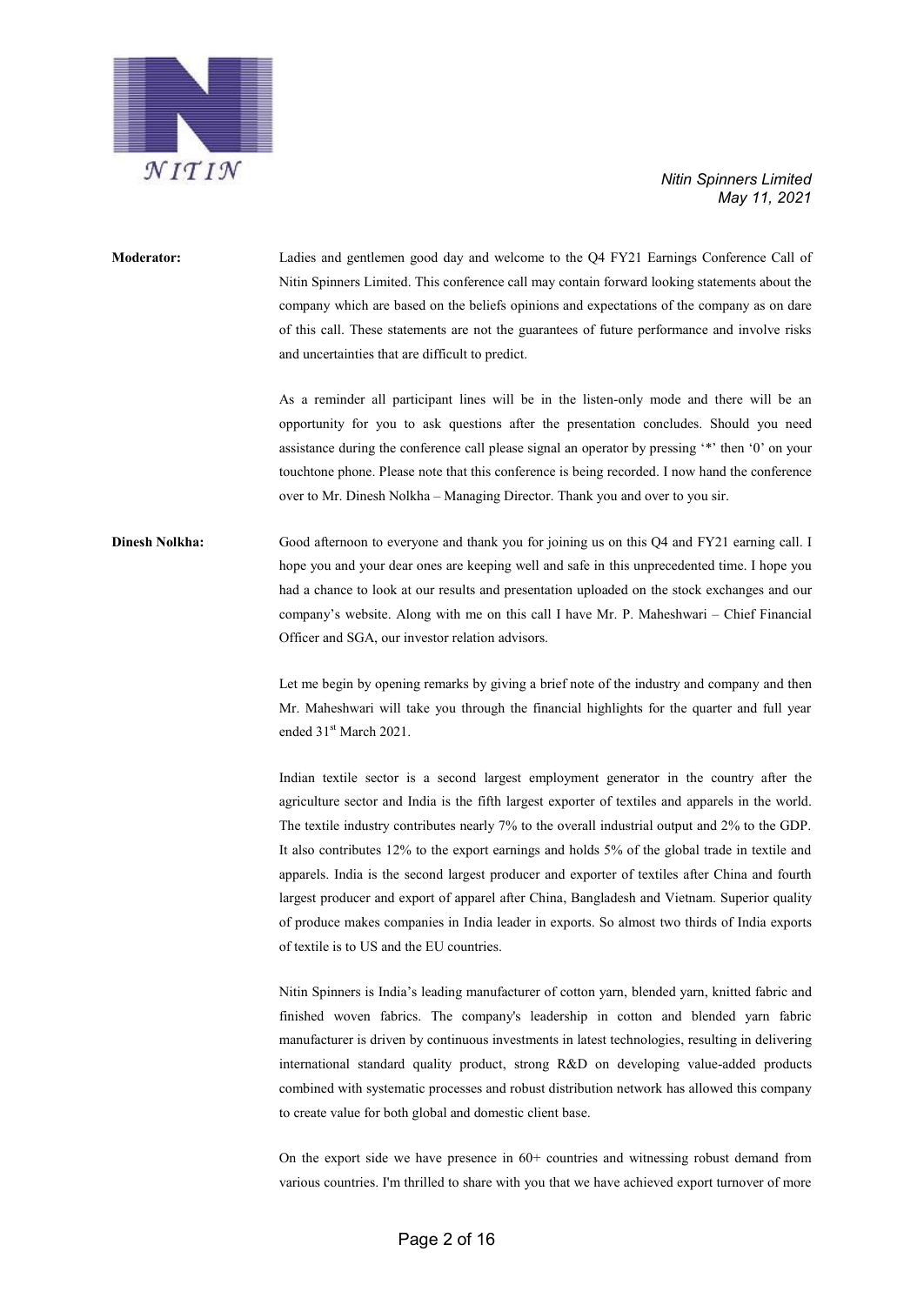

than Rs. 1,000 crores in the last fiscal year. That is over US\$ 140 million. We have achieved high productivity and efficient utilization on the back of investments in R&D and cutting-edge technology through our state of art manufacturing facility, moreover our efficient project execution of large projects lead to saving in capital costs and faster utilization of our assets.

We have achieved highest ever revenue, profits during the difficult times along with establishing new product line of blended yarns and the finished woven fabrics. Going forward we are looking to consolidate our existing products and capacities and we will strive to maintain our top line growth momentum by optimizing capacity utilization and we shall continue to add value-added products. We will go for some debottlenecking of our existing manufacturing facilities to increase our production base and shall definitely continue to explore newer markets across the geographies. We are just at this point of time closely watching the situation of pandemic and government policies like PLI Scheme to chart out our future growth plan. Now I would request Mr. Maheshwari to give the financial highlights for the quarter and full year ended  $31<sup>st</sup>$  March 2021.

**P. Maheshwari:** Thank you MD sir. Good afternoon everyone. Thank you all for joining the call. I would like to touch upon the financial highlights for the quarter and full year ended  $31<sup>st</sup>$  March 2021. Revenue for Q4 FY21 increased to Rs. 512 crores from Rs. 380 crores same period last year, up by 35%. Revenue on q-on-q basis were up by 10% and for the full year the revenues was up by 13% from Rs. 1,438 crores to Rs. 1,624 crores. Gross margin for Q4 FY21 stood at 45.1% as compared to 39.2% in Q4 FY20, that is an increase of 590 bps; the gross margin increased due to better realizations coupled with volume growth. Our business recovered post second half that is in Q3 and Q4 and led to uptick in our gross margin. EBITDA for the quarter were Rs. 104 crores as compared to Rs. 54 crores in Q4 FY20 and Rs. 74 crores in Q3 FY21 that is an increase of 30% on q-on-q basis and for full year EBITDA grew by 51.5% from Rs. 170 crores to Rs. 257 crores. Profit before tax increased from Rs. 10 crores in Q4 FY20 to Rs. 66 crores Q4 FY21. Profit before tax for the full year grew from Rs. 36 crores in FY20 to Rs. 107 crores in FY21. Profit after tax increased to Rs. 43 crores in Q4 from Rs. 7 crores same period last year. PAT margins for Q4 stood at 8.4% and PAT for the full year grew from Rs. 24 crores to Rs. 69 crores in FY21. Cash EPS for the quarter was Rs. 11.55 per share as against Rs. 5.50 in Q4 FY20. On annual basis the cash EPS was Rs. 28.44 per share in FY21 against Rs. 18.60 in FY20. Total debt at the end of March 2021 stood at Rs. 961 crores and at the end of March 2020 stood at Rs. 1,040 crores that is witnessing reduction of Rs. 79 crores. Long-term debt to equity ratio reduced from 1.4x to 1x. Cash flow from operating activities at end of March 21 stood at Rs. 155 crores against Rs. 98 crores last year. I am happy to announce that Board of Directors had proposed a dividend of 15% that is Rs. 1.50 per share for FY21. Now I open the floor for questions and answers.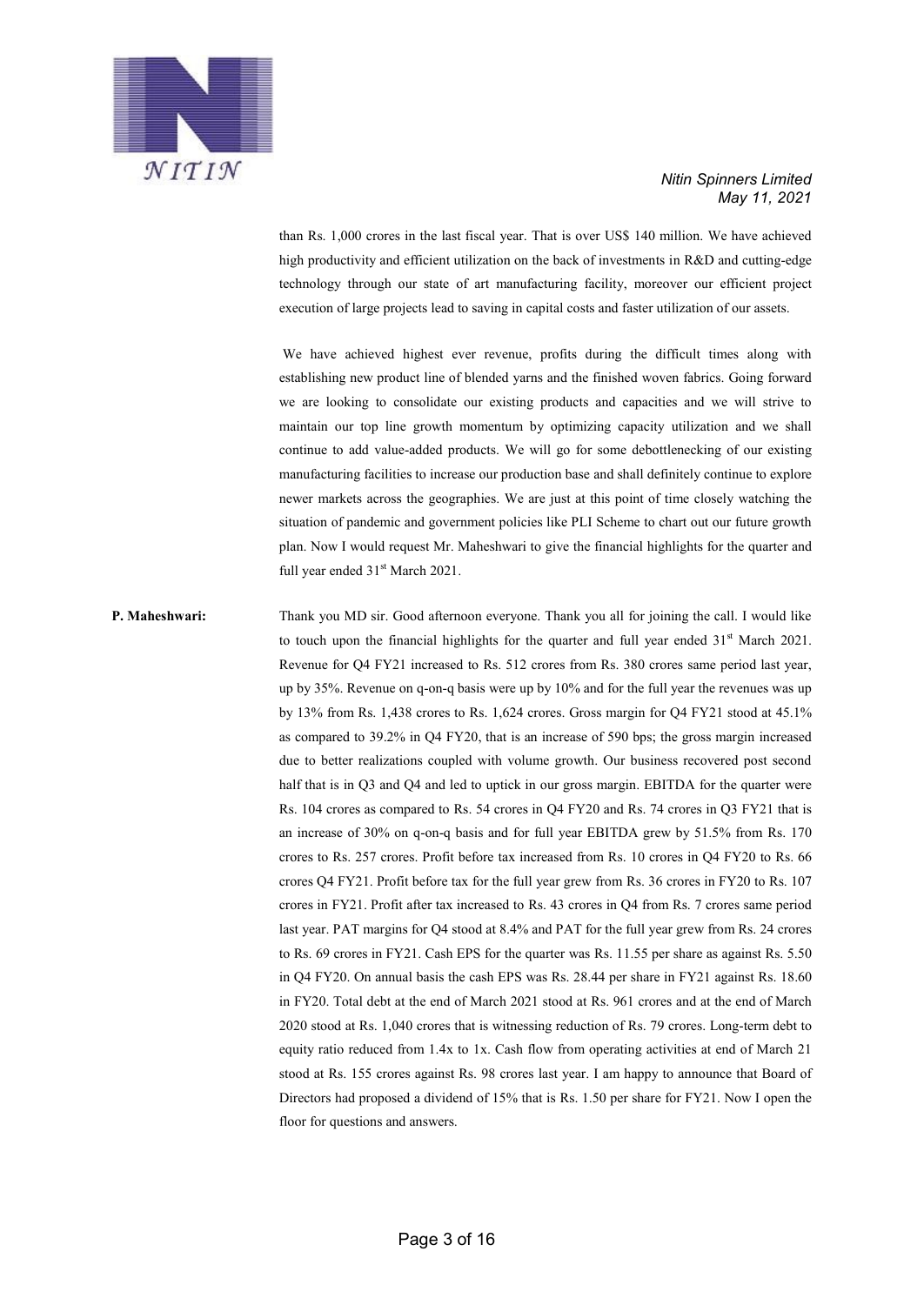

- **Moderator:** Thank you very much. We will now begin the question answer session. The first question is from the line of Chirag Lodaya from ValueQuest.
- **Chirag Lodaya:** My first question was on current demand environment. If we can throw some light on how is export as well as domestic demand trending currently?
- **Dinesh Nolkha:** Mr. Chirag as we all know that second wave of COVID19 has hit all of us very badly in our country specifically. So domestic demand at this point of time is slightly affected because of this. As you all know we are an intermediatory producer product supplier, and we are not selling in directly. As such, till the time downstream activities are not closed, will not be impacted much and anyway we have exports, they have more than 60%. If you see our last numbers also our exports are nearly 62% for the last year. Definitely that part of the business is not affected at all and for the rest of the business we are trying to see that we divert most of our businesses towards export till this pandemic continues in our country and we will have to see and watch how the COVID happens here and how long the lockdowns prolong in our country. That is how the situation is.
- **Chirag Lodaya:** But is it fair to assume that export demand will continue to remain strong even in this current economy?
- **Dinesh Nolkha:** The demand all over for our business is pretty well even in India as well as overseas. Because of this lockdown only it is slightly getting impacted otherwise demand is pretty robust with no issues at all with demand and most of the countries in the export market are now opened. We do not foresee any issues there.
- **Chirag Lodaya:** My next question was on current yarn prices. If you see last 3-4 months yarn prices have shot up sharply and they are at all-time high. At the same time corresponding cotton prices have not gone up as yarn prices. This increase in yarn spread, is this number sustainable going ahead or how one should look at this number?
- **Dinesh Nolkha:** These yarn prices what it has been projected in the media that they are all-time high, and they have gone up over the roof; that is if you see the average realization part of it, when you go for average because this is gone means one particular contract done at a higher rate and that is being shown in the media or whatever by the downstream suppliers should not be considered. Average price realization in February-March have remained more or less similar to what has happened in the April and May at this point of time. Now coming to your second part of the question is that whether this is going to sustain for long or whether this particular differential in the cotton prices to yarn prices will remain same levels. Here I have few things to just tell you which will let you understand the situation. In past so many years we have seen that there was lot of capacity being built up in India and every year we used to see a growth of about 6% to 7% in the spindle capacity and about 4% to 5% around in the weaving and knitting capacity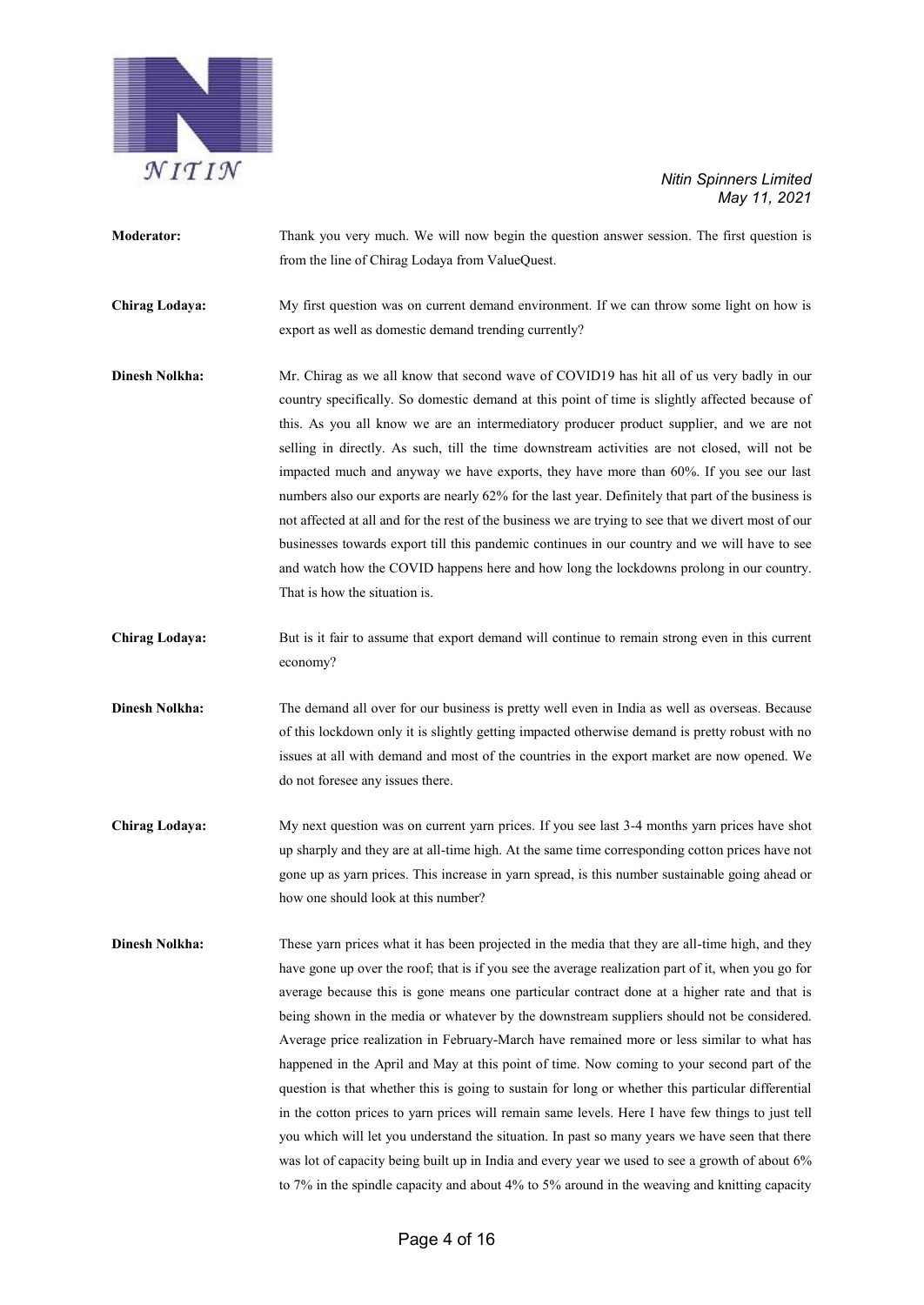

in downstream. We were growing but we were not consuming that much or maybe we were not exporting to that extent. This situation has reversed in last financial year. In fact, some capacity, smaller capacity, unviable capacity has gone down due to which the demand supply situation is pretty balanced I would say or maybe more tilted towards demand. The demand is more and slightly supply is less and anyway we are not seeing any new capacities coming in going forward at this point of time because of pandemic and people are not too much keen to invest at this point of time in most of the capacities in textile. That is why we are seeing more margin which is reasonable or maybe a slightly higher than reasonable margins. This particular scenario cannot continue forever but for the near foreseeable future till the capacities which may take 1 or 2 years down the line.

- **Chirag Lodaya:** This 20% margins which we achieved in Q4; is this a sustainable number? That is the right way to look.
- **Dinesh Nolkha:** I would request you to look at the yearly margin levels. That would be a much better way because one particular quarter you may see cotton coming in at very-very low prices. Initially the cotton was at low prices then the government jumped in and they jacked up the prices so then they increased the prices to very high levels means once the government came in, they increased that prices by 15% to 20%. This kind of margin levels, definitely we strive to maintain these kind of margins, but this should not be made as a benchmark. We feel that benchmark margins for spinning are about 16% to 17%, they are on 16% levels and plus something for value additions. Value addition like woven and finished definitely has higher value margins. Of course, whenever a company achieves a particular margin level it strives to maintain that margin but that should not be made as a benchmark.
- **Chirag Lodaya:** My second question was on inventory. If we see generally December to March-April is a period when you guys procure large part of your raw material requirement for the season. In terms of inventory how are we placed?
- **Dinesh Nolkha:** Normally we have a very prudent inventory policy. We do not go overboard any point of time, even if you go and see last 6-7-8 years also, we have followed a prudent policy where we do not go overboard on the raw material side specially and definitely, we try to maintain minimum possible inventory on the finished goods side. We normally have a policy that we keep, have some buffer stock and then above that we do keep the inventory as per our order book. Normally if it's there we have inventories in the range of 3 to 4 months. So that was the situation of, same thing was there at this point of time also.
- **Chirag Lodaya:** With this expanded gross block what kind of peak sales we can achieve, and can we achieve this year itself?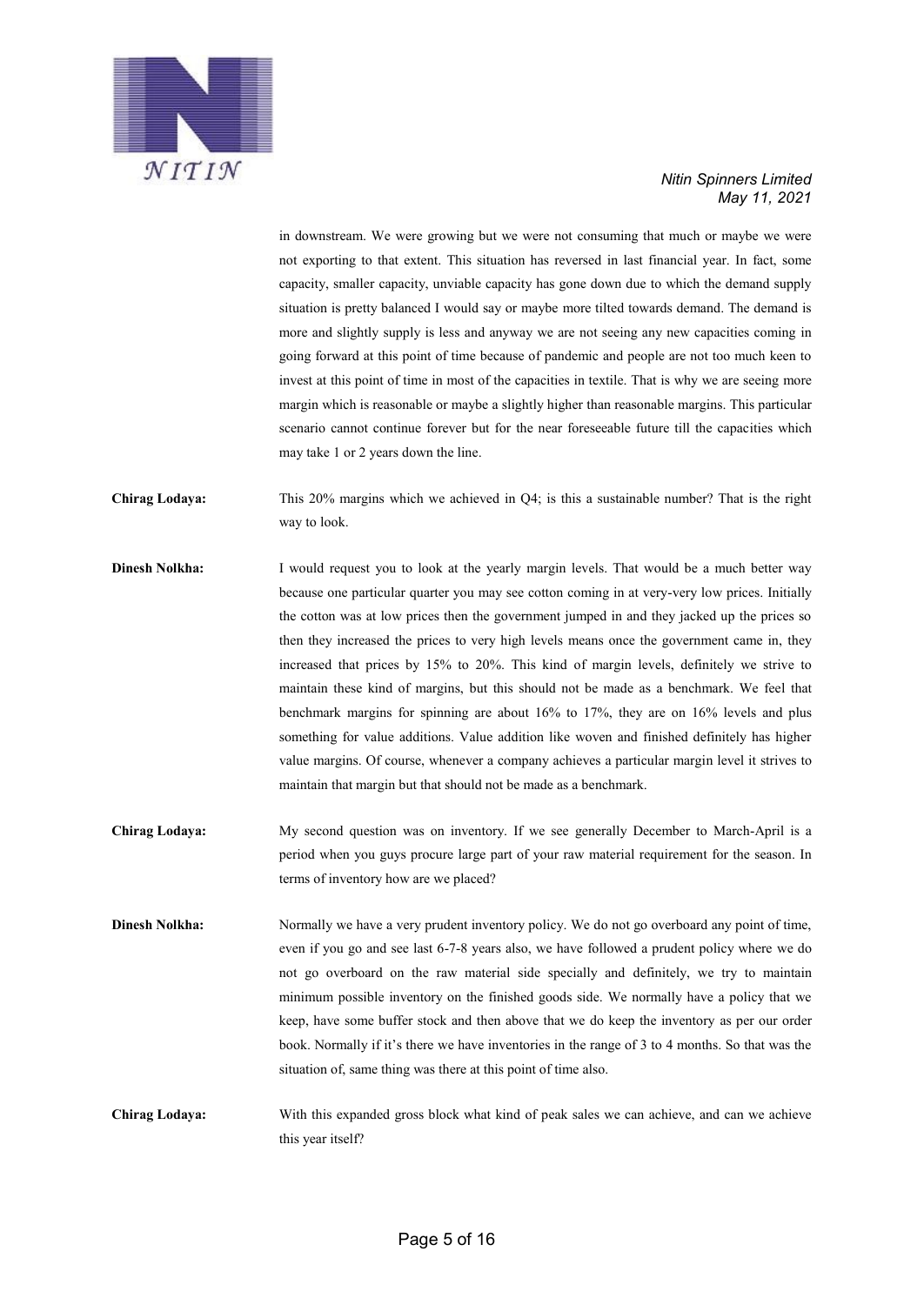

- **Dinesh Nolkha:** If there is no COVID disruptions mean subject to COVID disruption, how long is the COVID disruption. Till now we have been doing pretty well in all our operations, all of our plants are under operation so there is no disruption. Last year we had plant stopping because government announced lockdown where no industry was supposed to operate. This year industries are operating. If there is no major disruption due to COVID I think we should be able to achieve the peak turnover this year. It should be around Rs. 2,000 crores.
- **Moderator:** The next question is from the line of Awanish Chandra from East India Securities.

**Awanish Chandra:** In woven fabric segment, you have shown you have 30 million capacity and we have hit 23 million. Is there scope of fairly utilized during this year, this financial year?

- **Dinesh Nolkha:** Awanish ji, normally we have a 95% to 97% utilization levels. If there is no disruption due to COVID we are out there to achieve this kind of capacity means there is no issues as far as sales is concerned, we are not seeing and we are seeing good demand coming out in this particular segment. We have been able to fairly establish our products in last 1 year although it was very tough time, but all our team worked very well to establish in the various brands Indian and international brands. We don't foresee any issue in achieving the top capacity, if there is no lockdown that is one particular thing and secondly this particular business most of our customers are in domestic markets and they do garmenting and if the lockdowns are severely affecting the garmenting industry, then definitely some capacity may come down in this particular segment otherwise definitely will achieve it.
- **Awanish Chandra:** To achieve this 90%-95% capacity, we will be utilizing our own yarn capacity, or do we have other plan because in yarn and fabric anyway we are 100%. To achieve that what would be the strategy for the yarn and fabric procurement?
- **Dinesh Nolkha:** As a strategy of the company, we are not at all buying any outside yarn. We only buy some products which we are not manufacturing at all which is miniscule, maybe about 1% to 2% of our total raw materials that is what we buy otherwise normally we use our own yarn. As far as our yarn is concerned, we are trying to debottleneck some of our plants. We are putting up some additional spindle as well as putting up some additional preparatory to increase the capacity. That will again increase our capacity and maybe balance the requirements, the additional requirements of our weaving and knitting segment as well.

**Awanish Chandra:** Any ballpark number for CAPEX in FY22 and FY23? How will it add capacity to the existing?

**Dinesh Nolkha:** For this FY22, we are planning a CAPEX of about Rs. 30 crores; primarily in our spinning also small part in our fabric division. That is what we are planning. For FY23, we have not yet planned as such. It is still on the drawing board and we are just waiting for the government policies to come out and the COVID to play out so that we get a sense of how the demand is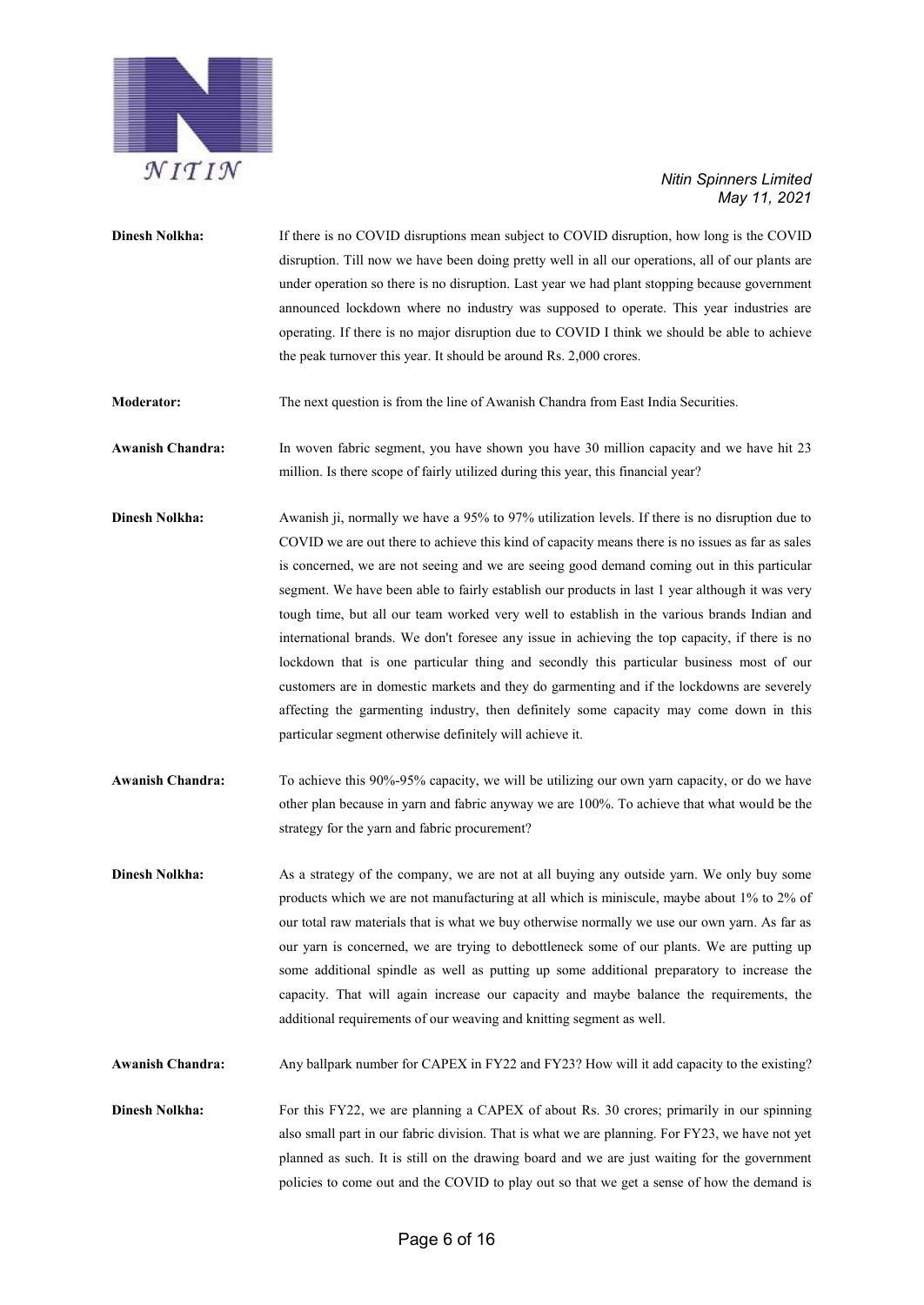

changing, what is the disruption, what is the news because as we see any disruption, we see that the demand scenario in particular segments also keep on changing. We have to just study that out and then we can work on the FY23 numbers.

**Awanish Chandra:** These 30 crores will add how many spindles? May be 20,000-25,000?

**Dinesh Nolkha:** No, it is not possible to add 25,000. We are adding about 7,300 spindles we are adding and some capacity we are adding on small capacity debottlenecking we are doing on our printing and dyeing side. Here we can increase our dyeing and printing  $\&$  processing. So that part we will be doing. Both the things will put together about 10-30 crores.

**Awanish Chandra:** One last question on PLI. Whatever data or media reports are suggesting, PLIs coming mostly in the man-made segment. Do you have any information? Is there any PLI on cotton segment? Anything you can throw light related to PLI?

**Dinesh Nolkha:** You are very right, when the initial announcement was made the basic objective of PLI was to focus on the products which India is importing and the products in which there is a big international market, and we are weak in that. In that sense man-made fiber segment is weaker in the sense, the ratio of man-made fiber production and the cotton yarn production is skewed towards cotton yarn. That was the initial objective, but lot of presentations have been made to the government that cotton yarn and cotton textile is the strength of this country. We are a leader in cotton yarn manufacturing as well as exports in the world market. We hold nearly 30% of the world market share. The focus that this sector should not be left behind. Of course, this is now for the Textile Ministry to decide how they go about it but as we are understanding that definitely garmenting of cotton and cotton products will also be considered for this particular PLI. It was supposed to be announced in the end of April, but I think due to this raging pandemic it has been withheld at this point of time.

**Moderator:** The next question is from the line of Prerna Jhunjhunwala from B&K Securities.

**Prerna Jhunjhunwala:** Just wanted to understand the current scenario in terms of the spreads that you get now as compared to the same that you got in the fourth quarter? How has Xinjiang issue helped improve the spreads and whether it would be one of the major reasons for increasing spreads and how long it can take to really resolve? Any color on that would be helpful.

**Dinesh Nolkha:** Prerna ji, I will first answer your second part, there about Xinjiang Cotton. What has happened is as you all must have read in the media as well that Xinjiang Cotton products have been banned or the European and US, most of the brands have decided not to buy any products made out of that particular cotton. What has happened is, China now if any Chinese company is there, they will have to first either buy any other cotton and spin it and then do it and then they have to certify that so they will have to change their product profile. That is one thing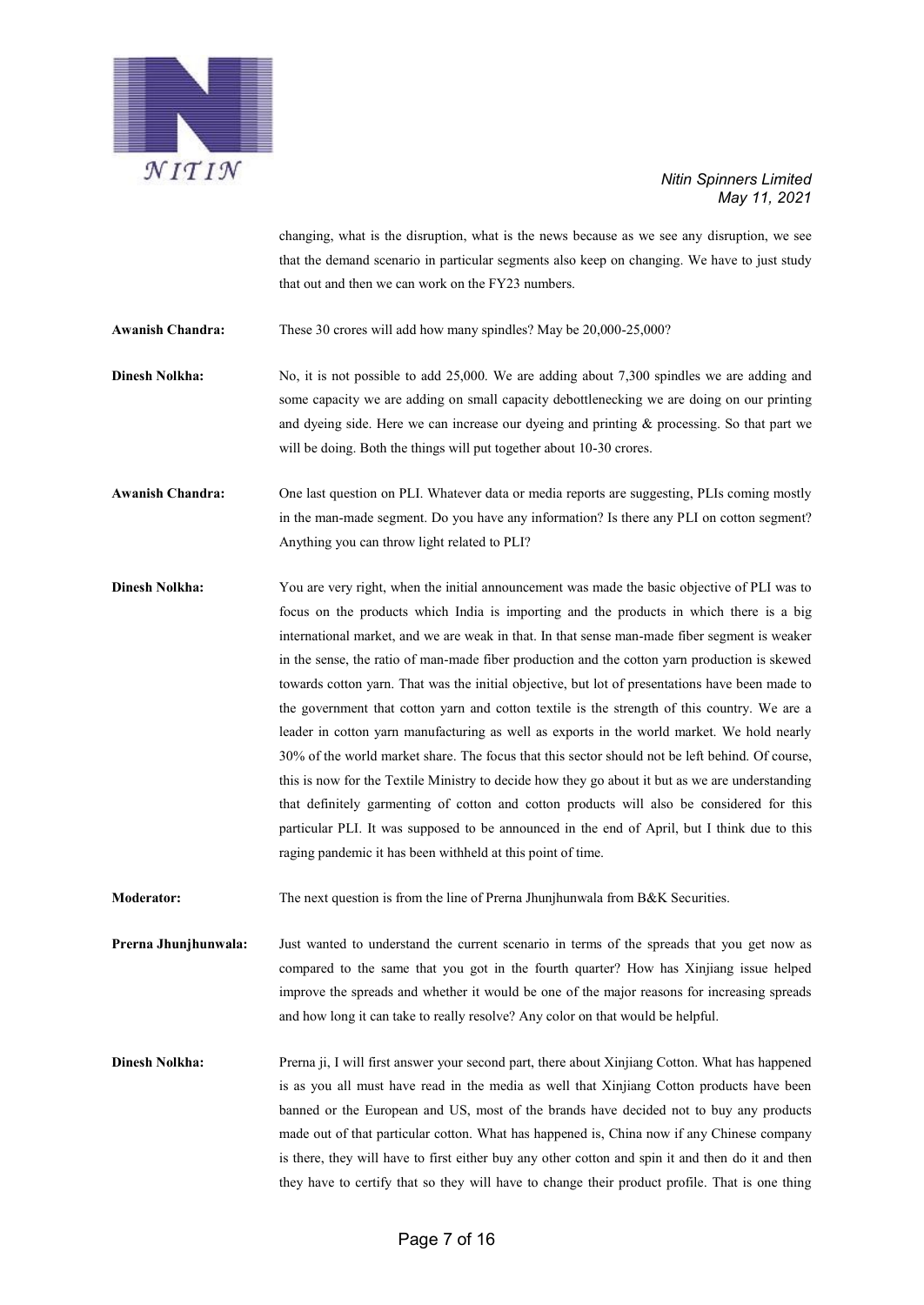

which they will have to do. Now at this point of time what is happening is most of the Chinese companies are diverting their Xinjiang cotton to the domestic market. It is purely just a shift, and it is going to not majorly change the overall scenario of the world market or world situation. It's a disruption you can say for some small point of time so that is happening and that will play out. That is not extraordinarily helping Indian yarn industry as such rather I would say the Indian cotton, raw cotton industry is being helped because most of the Chinese companies are now preferring to buy the Indian cotton and they will try to do instead of their own Chinese cotton and which we are also seeing the high number of cotton exports from our own country. This is not going to majorly impact any margin or any of the financial numbers. It is only just going to create a slightly higher demand for our companies in terms of yarn and cotton. Now coming back to the margin part; if you see margins of most of the spinning companies, started to go up from November onwards once the effect of pandemic was over and everybody came into full production. This was because the demand remained as it is, but the production went down. As I explained earlier also that slightly at this point of time in demandsupply scenario, demand is slightly I would say more than the supply what we are getting in the Indian market and also, we are seeing good demand in export market because you have to see that our cotton are slightly cheaper than the international cotton which has been the case for most of the parts in last decade except 1 or 2 years like  $2019 \& 2020$  otherwise normally our cotton is cheaper than the international cotton. That has also helped us, that gain our international market so both the things put together is we are having a reasonable market, reasonable margins. Of course, that is also aided by the cost inflation which has happened in past, and we were not able to pass it on to our customers. So, all put together we expect that margins, what was there in Q4 should remain as it is in Q1 of this financial year, provided we have to also see that there is no major disruption due to lockdowns in domestic industry, if it is badly affected definitely the demand which I am talking of will go up all altogether.

**Prerna Jhunjhunwala:** Now if Xinjiang issue is not one of the driving factor for improvement in spread it is actually demand-supply. Do you think that investment in spinning industry should now start happening because if spreads appear to be sustainable for the time being and the demand is higher than supply so supply should start kicking in as there should be some capacities announcement across the industry to support the increased demand etc. Do you think as an investment opportunity spinning now becomes attractive with higher ROC businesses because often improved margins and investment becoming attractive?

**Dinesh Nolkha:** Yes of course, at this point of time it looks like this but as we all know banks are not yet ready to accept this at this point of time and textile sector, they have suffered a lot of issues. At this point of time, till now I have not seen any major capacity announcements. Whatever has been done by most of the companies at large is done by the large companies and that too with their own internal accruals whatever they can do means in terms of their capacities not anything major is coming up at the moment.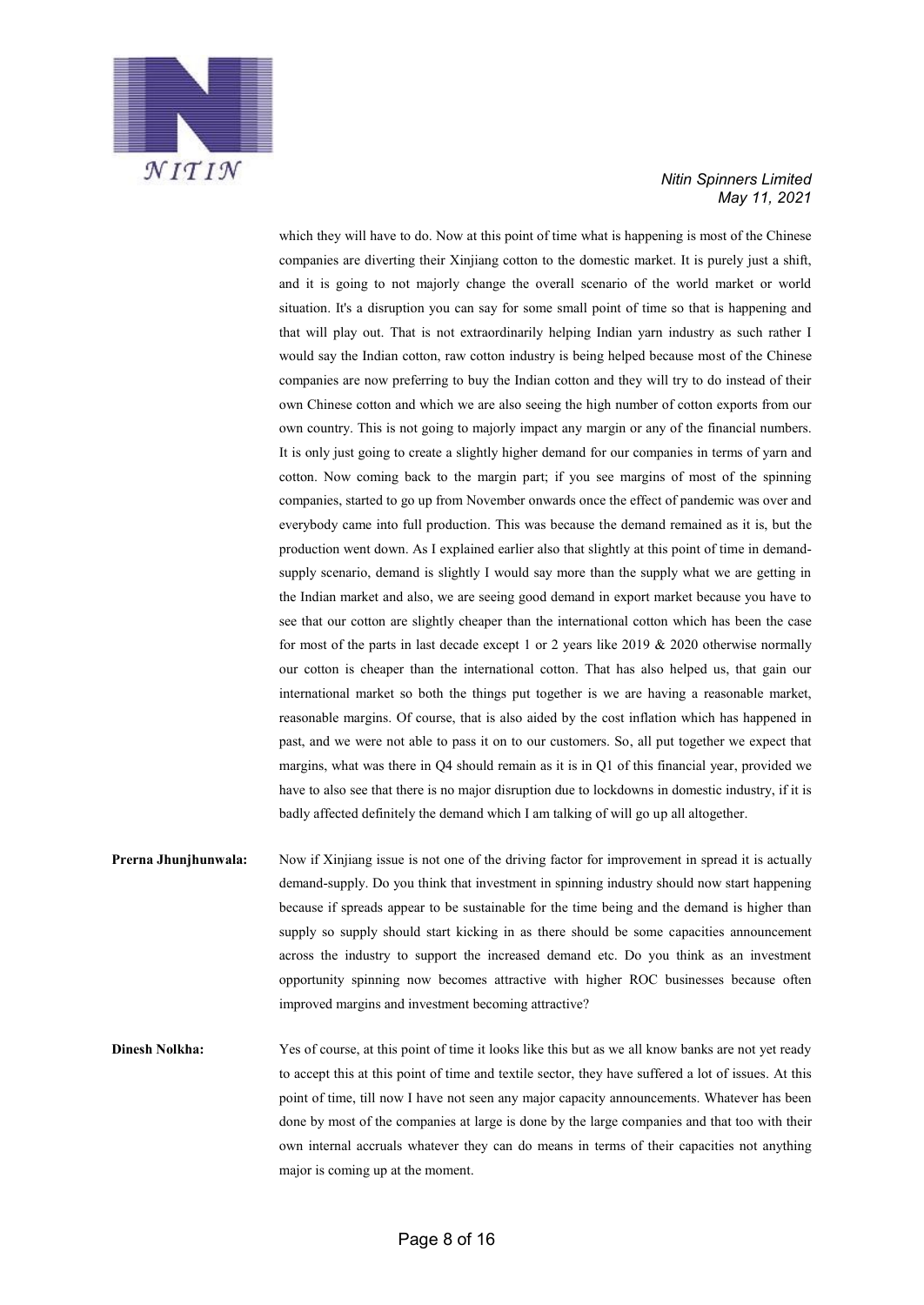

**Prerna Jhunjhunwala:** Despite this appearing sustainable capacity additions are still reluctant is what I take from this. **Dinesh Nolkha:** Yes. **Prerna Jhunjhunwala:** Could you just help us understand your processing business as well in terms of where your utilizations are and any key challenges or opportunities that you see in the processing segment because that appears to be one of the weakest segments in the value chain as we have read in the past for the industry. Could you please highlight there what is the opportunity there and how it can re-improve the fortune of Nitin Spinners or as a sector if we invest more in that area? **Dinesh Nolkha:** If you see we have commercialized this particular capacity in January of 2020 and as soon as we were starting to ramp it up and market this product, we saw immediately COVID in the month in first quarter of the fiscal. We had to restart everything with our I would say all the effort which we have done in the past has to be restarted but we have been able to establish first of the most important part within this industry is establishment of the quality. We had very good professionals with us and we had very good marketing team which were able to establish our products in very short time means if you see most in most of the living industry it takes a lot of time to establish the quality of the product and the market so that we have been able to do at this point of time. The only challenge at the moment lies is the improving the realization and establishing into most of the leading brands and most of the international players. So, we have not been able to fully tap these brands and most of the bigger brands ones then the larger quantities because of COVID. So that is a huge opportunity which still lives with us to improve the realization in our weaving division going forward. At this point of time, we were able to means in the Q4 of last year we were able to utilize nearly 74% of our processing facility and since this is made to order product and we do not make any product which is going to go for stock. So, this was what you were able to get from most of the customers. So, we are trying to improve upon that side. So definitely that will improve and as this improves although our weaving division and as well as processing division are equally balanced. So whatever capacity is left after this normally it's sold in grey market also in international market as well as in India. We are trying to see that we come out of this grey sales business completely and complete fabric value-added. This is a process where we'll be able to increase our realizations, improve our brand visibility as well and can also see that the value addition is also on the high-end side going forward.

**Prerna Jhunjhunwala:** My last question is on supply chain, do you think the domestic supply chain is adequately spiralled or is it dry when the lockdown opens, we see a demand coming back very sharply after the lockdowns open up?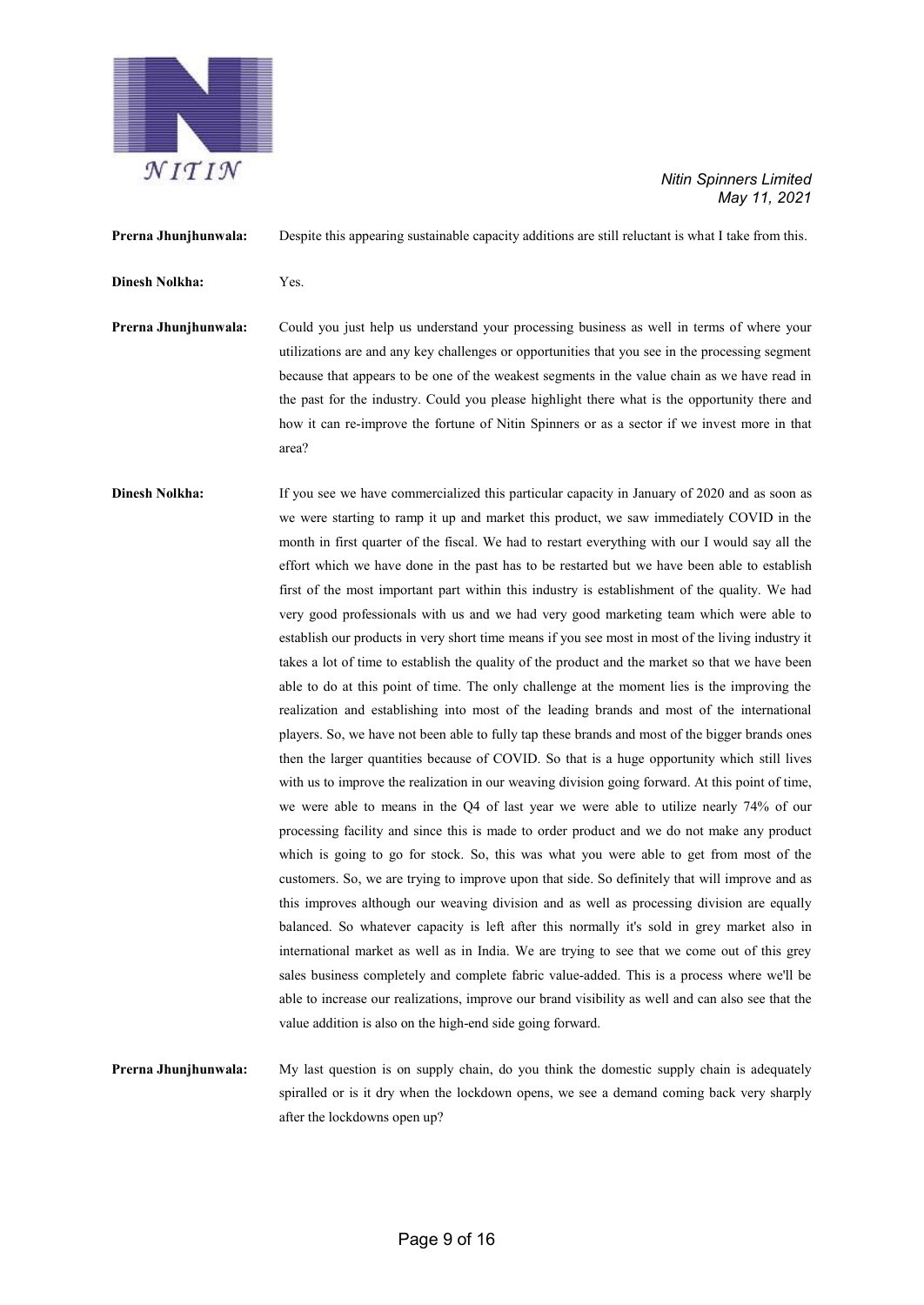

## **Dinesh Nolkha:** Basically, as you also said in your first question that the prices were rising, and everybody reduced margin sustenance. Most of the players in the downstream industry have also the similar view and due to which nobody had stocked very good quantity of yarns or I would say fabrics because everybody was feeling that these prices are going high, and we should see how it plays out and then go for it. We were seeing very good robust demand from the retail going forward. So, we feel that at this point of time there is not too much of inventory in the process. Also, as you can see maybe 50% or 60% industries are running so all the inventory is slowlyslowly drying up. Only thing is inventory is going to go and pile up at the retail sector, unless we see a lot of online sales. This is something which has to be judged over a period of time. Last year it was completely misjudged, and everybody thought maybe we'll not see that kind of demand which we had seen from September, October till December nobody anticipated, and all the inventory was out. So, we don't know this time, but we are seeing that it all depends how much online sales happens because retail is completely closed at this point of time. **Moderator:** The next question is from the line of Mohit Baheti from L&T Mutual Fund. **Mohit Baheti:** My question is on the expense part, could you please let us know why we have seen a 20% kind of increase in our employee cost and OPEX this year? **Dinesh Nolkha:** As you all know our capacity he has been added. So, we added I mean if we compare with last year with FY19-FY20 we were in the process of adding the capacity. So, in different parts we added our capacities, spinning part was added in June and then weaving part was added in the month of October and processing was added. So, all the operational costs which was related to them were them gain nearly full during this particular year. That is also reflected in the increase in the production numbers which you have in quantity terms which we've also given in the presentation. That is the prime reason for increase in the operational cost as well as employee cost. **Mohit Baheti:** So why I was asking this was we have seen a cost 6% increase in gross margin and like 4% increase in EBITDA margin. So, going forward when you say that you will achieve 2000 crores turnover at your full capacity what should be a stable EBITDA margins we can consider? **Dinesh Nolkha:** Stable EBITDA margin for the yarn industry in a long-term basis is about 14% to 15% and on

the fabric businesses it is about 18% to 23%. This is a sustainable margin for the long-term and any other margins or any other extraordinary situation demands supply gaps or anything that is addition to that, this is what normally it is. We'll have to see how lockdown, restrictions, demand supply scenario going forward and accordingly the numbers has to be there.

**Moderator:** The next question is from the line of Abhishek from KAM Capital Limited.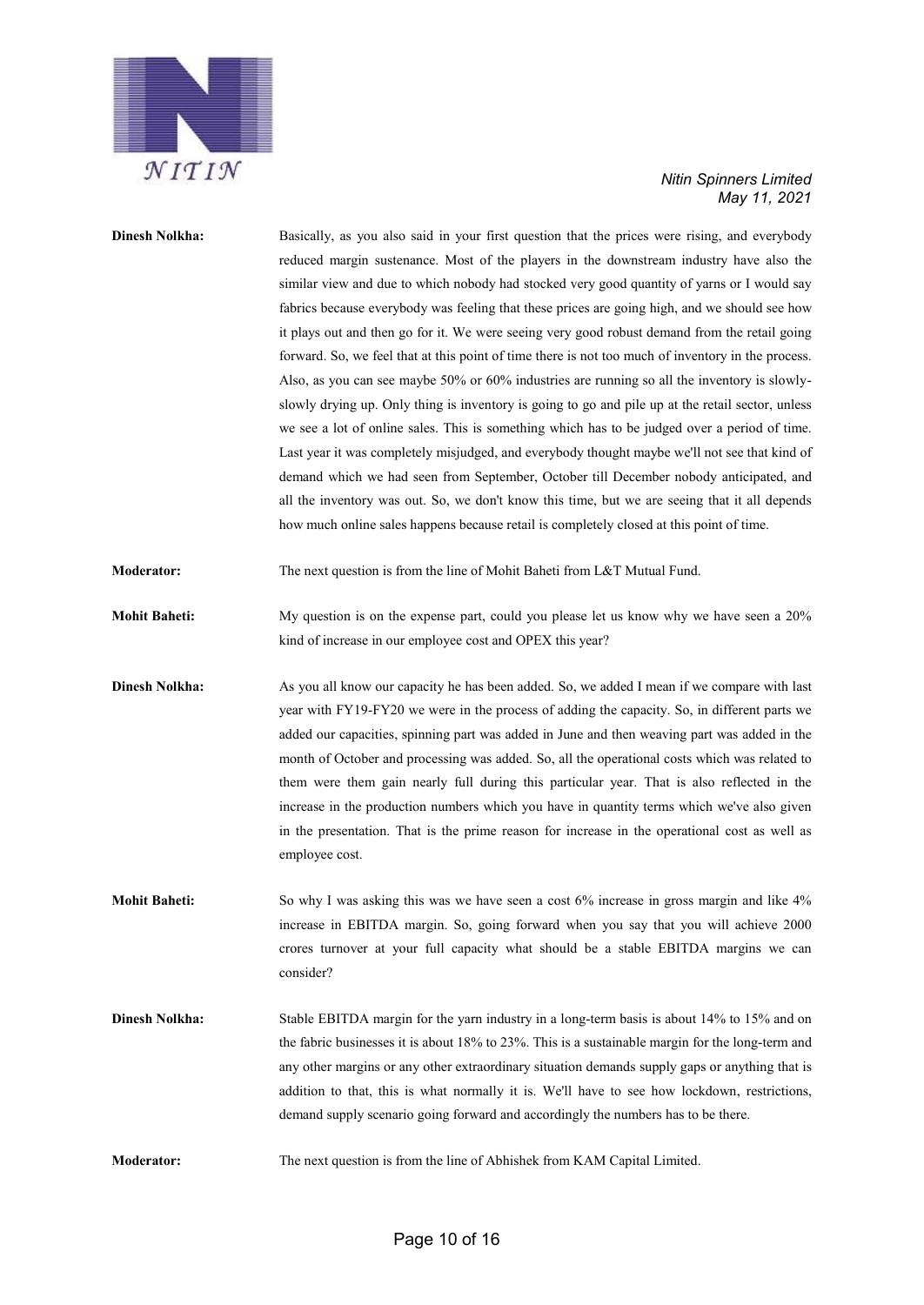

| Abhishek:             | I wanted to know in the budget 2021; Government has imposed 10% customs duty on import<br>of imported cotton. How is it going to affect the competitiveness of the business in<br>international as well as domestic market?                                                                                                                                                                                                                                                                                                                                                                                                                                                                                                                                                                                                                                                                                                                                                                                                                                                                                                                               |
|-----------------------|-----------------------------------------------------------------------------------------------------------------------------------------------------------------------------------------------------------------------------------------------------------------------------------------------------------------------------------------------------------------------------------------------------------------------------------------------------------------------------------------------------------------------------------------------------------------------------------------------------------------------------------------------------------------------------------------------------------------------------------------------------------------------------------------------------------------------------------------------------------------------------------------------------------------------------------------------------------------------------------------------------------------------------------------------------------------------------------------------------------------------------------------------------------|
| <b>Dinesh Nolkha:</b> | First of all, as you all know Indian cotton is cheaper than the international cotton, so we<br>normally do not import the cotton. Only the cotton which is not available in our own country<br>the likes of Giza, Supima and some contamination free cotton are only imported. For them as<br>we all know 10% custom duties imposed but if we do export the duty is free, we can do on<br>advanced licensing basis. On all our exports businesses whatever we do there is no impact of<br>basically only the small part of value addition which we do on that we do not get drawback<br>which is about 1.9%. Let's say if you do 40% value addition then $0.8\%$ is a loss which we do<br>on that particular which we are able to exclude on the price part. Coming to the domestic part,<br>yes definitely this particular when it comes into when somebody wants some Supima yarn or<br>Giza yarn or some contamination free yarn and sold in India to various brands and others then<br>it becomes expensive, and we have to add that particular cost for that. At this point of time<br>since these are specialized products most of it is passed on. |
| <b>Moderator:</b>     | The next question is from the line of Vikram Suryavanshi from Phillip Capital India Private<br>Limited.                                                                                                                                                                                                                                                                                                                                                                                                                                                                                                                                                                                                                                                                                                                                                                                                                                                                                                                                                                                                                                                   |
| Vikram Suryavanshi:   | Can you share what is the mix of grey and finished volume in total 23 million meters what we<br>have done in terms of fabric sale, what is the mix of grey and finished?                                                                                                                                                                                                                                                                                                                                                                                                                                                                                                                                                                                                                                                                                                                                                                                                                                                                                                                                                                                  |
| P. Maheshwari:        | Woven segment we sold 144 lakh meters and 83 lakh meter grey.                                                                                                                                                                                                                                                                                                                                                                                                                                                                                                                                                                                                                                                                                                                                                                                                                                                                                                                                                                                                                                                                                             |
| Vikram Suryavanshi:   | And in knitted fabric sector, what would be our maximum production capacity, so it's in your<br>good year, last year we produced around 7,375 tonnes but what is our maximum capacity in<br>knitted fabric segment?                                                                                                                                                                                                                                                                                                                                                                                                                                                                                                                                                                                                                                                                                                                                                                                                                                                                                                                                       |
| <b>Dinesh Nolkha:</b> | Maximum capacity in knitted fabric segment is about 8,500 tonnes. Installed capacity is about<br>9,000 tonnes and we are able to utilize about 90% to 93% of that which is about 8500.                                                                                                                                                                                                                                                                                                                                                                                                                                                                                                                                                                                                                                                                                                                                                                                                                                                                                                                                                                    |
| Vikram Suryavanshi:   | Last question, what would be our captive consumption going ahead as our weaving capacity<br>increases? I think broadly we are using around 25% of our production in house so how that<br>will look like in next 2 or 3 years when we have reached the maximum capacity per woven<br>fabric or knitted fabric, what kind of in-house consumption of yarn will be there?                                                                                                                                                                                                                                                                                                                                                                                                                                                                                                                                                                                                                                                                                                                                                                                    |
| <b>Dinesh Nolkha:</b> | At this point of time last year, it was about 24% and we see that if we run all weaving and<br>knitting at full capacities, we achieve the top capacity then it should be about 28% to 29%<br>levels.                                                                                                                                                                                                                                                                                                                                                                                                                                                                                                                                                                                                                                                                                                                                                                                                                                                                                                                                                     |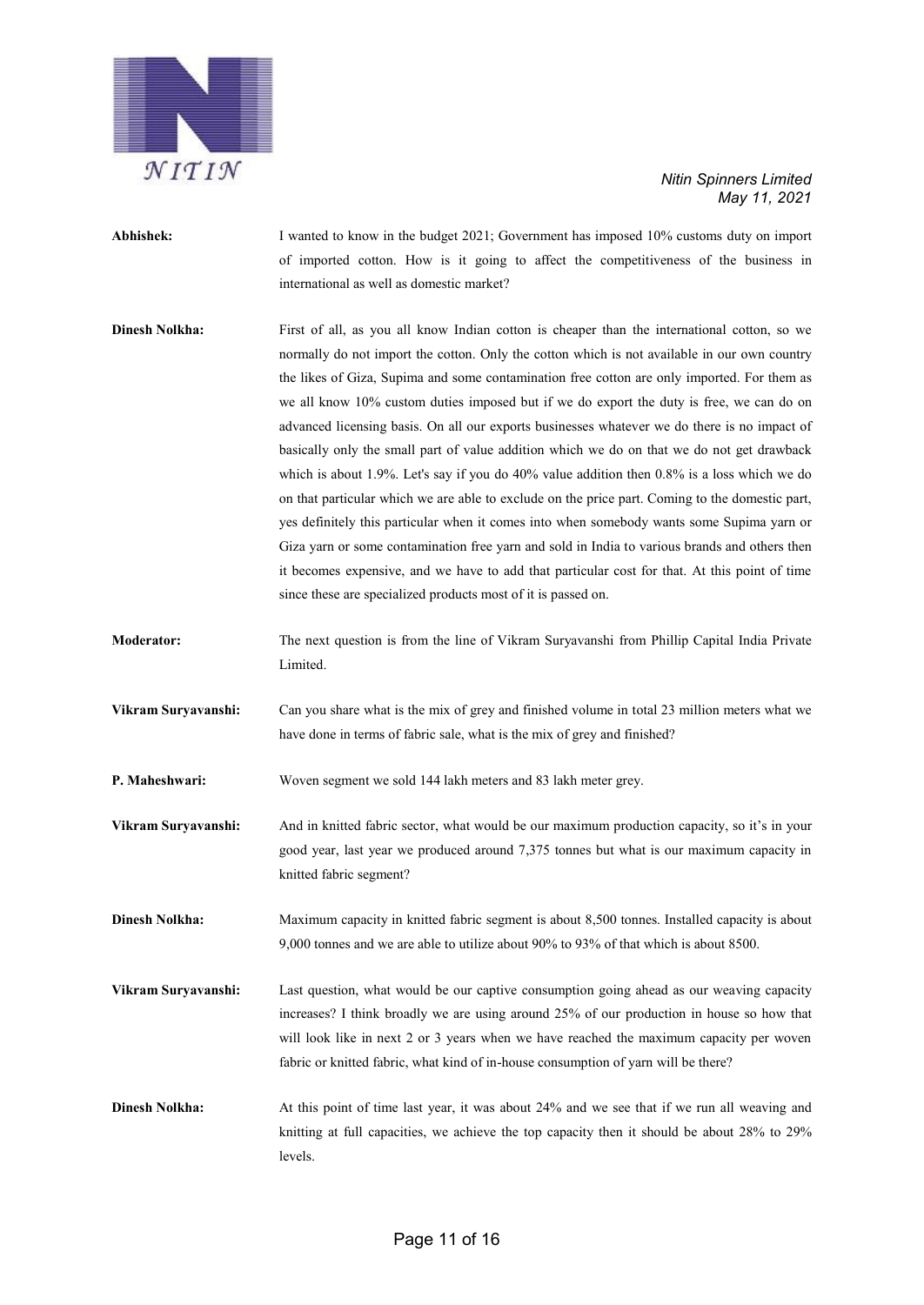

| Moderator:            | The next question is from the line of Parin Jhaveri from JNJ Holdings Private Limited.                                                                                                                                                                                                                                                                                                                                                                                                                                                                                                                                                                                                                                                                                                                                                                                                                                                                                                                                                                                                                    |
|-----------------------|-----------------------------------------------------------------------------------------------------------------------------------------------------------------------------------------------------------------------------------------------------------------------------------------------------------------------------------------------------------------------------------------------------------------------------------------------------------------------------------------------------------------------------------------------------------------------------------------------------------------------------------------------------------------------------------------------------------------------------------------------------------------------------------------------------------------------------------------------------------------------------------------------------------------------------------------------------------------------------------------------------------------------------------------------------------------------------------------------------------|
| Parin Jhaveri:        | If you can just highlight on the yarn spread for Q4 FY21 and for Q4FY20?                                                                                                                                                                                                                                                                                                                                                                                                                                                                                                                                                                                                                                                                                                                                                                                                                                                                                                                                                                                                                                  |
| P. Maheshwari:        | Q4 FY20 average yarn realization was 216 per kg and in this quarter, it was about 270 per kg.                                                                                                                                                                                                                                                                                                                                                                                                                                                                                                                                                                                                                                                                                                                                                                                                                                                                                                                                                                                                             |
| Parin Jhaveri:        | What would be that in Q3 FY21?                                                                                                                                                                                                                                                                                                                                                                                                                                                                                                                                                                                                                                                                                                                                                                                                                                                                                                                                                                                                                                                                            |
| P. Maheshwari:        | FY21 Q3 it was about 225 per kg.                                                                                                                                                                                                                                                                                                                                                                                                                                                                                                                                                                                                                                                                                                                                                                                                                                                                                                                                                                                                                                                                          |
| Parin Jhaveri:        | What was the inventory gain in this quarter which you have got?                                                                                                                                                                                                                                                                                                                                                                                                                                                                                                                                                                                                                                                                                                                                                                                                                                                                                                                                                                                                                                           |
| <b>Dinesh Nolkha:</b> | In fact, inventory gain here is minuscule in this because as normally in this quarter we start<br>buying cottons. I think you're talking about the raw material inventory gains.                                                                                                                                                                                                                                                                                                                                                                                                                                                                                                                                                                                                                                                                                                                                                                                                                                                                                                                          |
| Parin Jhaveri:        | Yes.                                                                                                                                                                                                                                                                                                                                                                                                                                                                                                                                                                                                                                                                                                                                                                                                                                                                                                                                                                                                                                                                                                      |
| <b>Dinesh Nolkha:</b> | Raw materials normally we start buying in the beginning, the cotton season itself starts in<br>November and then way forward we go and buy the inventory. So, cotton prices for initial one<br>or two month it was on the lower side before the Government of India started their MSP<br>operation. Since then, they are more or less remain stable from January to March. So more or<br>less inventory I would not say there are any major inventory gains during this particular<br>quarters.                                                                                                                                                                                                                                                                                                                                                                                                                                                                                                                                                                                                           |
| Parin Jhaveri:        | The second question from my side is basically since we target reaching a peak capacity<br>utilization this year which is FY22 when would we start thinking of any other CAPEX and<br>probably that would be in what area maybe spinning, weaving or maybe a bouquet of whole<br>things?                                                                                                                                                                                                                                                                                                                                                                                                                                                                                                                                                                                                                                                                                                                                                                                                                   |
| <b>Dinesh Nolkha:</b> | First of all, as you have seen in past 8 to 10 years if you see our trackers in past 8 to 10 years,<br>we have continued to grow at CAGR of about 17% to 18%. If you have to continue that<br>growth path definitely, we have to go grow going forward. So, it's on drawing boards already<br>we are working out what we need to do, what are the areas where we could focus but<br>primarily, I mean definitely its Government Schemes and this COVID will play an important<br>role in that. We have to also see those parts but primarily we feel that still we have a lot of<br>scope to grow in the areas where we are already there, like in spinning, weaving, processing as<br>well as knitting. These are very large areas and still our capacities are not very big that we<br>cannot sustain them. These three areas where we are existing, and we have our core strength.<br>We'll definitely like to grow in these areas itself at the moment. So that is what we are thinking<br>and then further going forward let us see the kind of policy framework which comes into we<br>decide that. |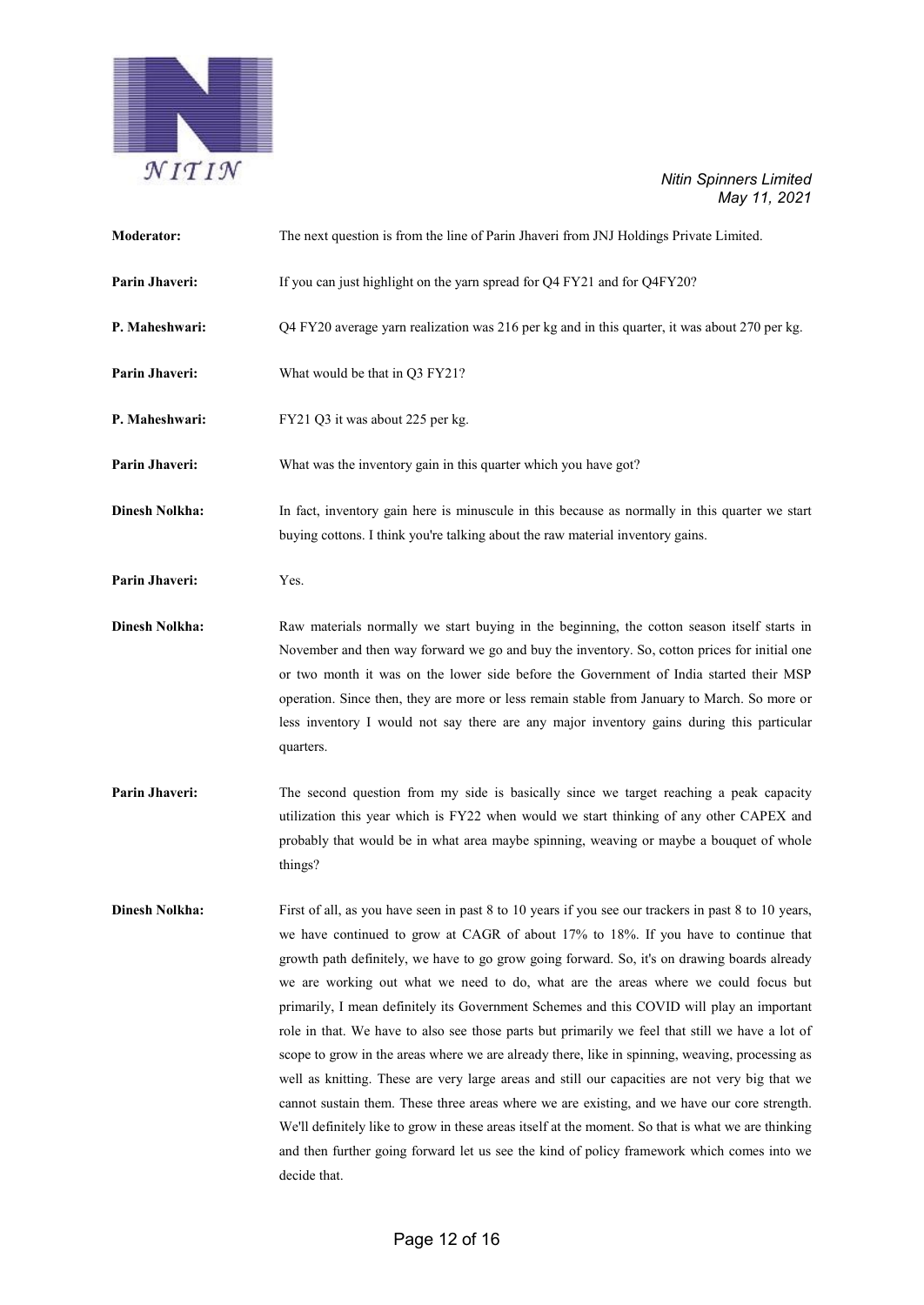

| <b>Moderator:</b>     | The next question is from the line of Ayush Mittal from Mittal Analytics Private Limited.                                                                                                                                                                                                                                                                                                                                                                                                                                                                                                                                                                                                                                                                                                                                                                                                                |
|-----------------------|----------------------------------------------------------------------------------------------------------------------------------------------------------------------------------------------------------------------------------------------------------------------------------------------------------------------------------------------------------------------------------------------------------------------------------------------------------------------------------------------------------------------------------------------------------------------------------------------------------------------------------------------------------------------------------------------------------------------------------------------------------------------------------------------------------------------------------------------------------------------------------------------------------|
| <b>Ayush Mittal:</b>  | I have couple of questions, given the good times that the company is in or given these status<br>today and as I can see that you have not planned any major CAPEX is there an intent to repay<br>a large part of debt currently that we have and come down to certain debt equity ratio<br>something on that thing is there any action plan?                                                                                                                                                                                                                                                                                                                                                                                                                                                                                                                                                             |
| <b>Dinesh Nolkha:</b> | Still whatever additional cash which we have we will continue to repay the debts but here I<br>want you to understand basic one thing is that we have two parts of debt. One is the term loans<br>which we take for our capital expenditure, putting up the plants and machineries. This is lot of<br>concessional rate of interest and has to be repaid as per the schedule only. The confessional<br>average cost of those funds is about 4% and that is a scheduled payment. If you see our annual<br>repayment is about 110 to 120 crores depending on every year. So, we continue to repay those<br>debts. So, part of the cash generation goes in for that and second part is the working capital.<br>So, working capital part definitely till whatever money we generate, we park the money in our<br>working capital, and we reduce our debt for that particular portion till we plan any CAPEX. |
| <b>Ayush Mittal:</b>  | What is the cost for working capital?                                                                                                                                                                                                                                                                                                                                                                                                                                                                                                                                                                                                                                                                                                                                                                                                                                                                    |
| <b>Dinesh Nolkha:</b> | The working capital cost is about 7.6% on an average.                                                                                                                                                                                                                                                                                                                                                                                                                                                                                                                                                                                                                                                                                                                                                                                                                                                    |
| <b>Ayush Mittal:</b>  | And overall cost of funds would be for us what and what is the gross debt?                                                                                                                                                                                                                                                                                                                                                                                                                                                                                                                                                                                                                                                                                                                                                                                                                               |
| <b>Dinesh Nolkha:</b> | Around 5.3% to 5.4% blended costs are about this much.                                                                                                                                                                                                                                                                                                                                                                                                                                                                                                                                                                                                                                                                                                                                                                                                                                                   |
| <b>Ayush Mittal:</b>  | What is the gross debt?                                                                                                                                                                                                                                                                                                                                                                                                                                                                                                                                                                                                                                                                                                                                                                                                                                                                                  |
| <b>Dinesh Nolkha:</b> | Gross debt is 961 crores on FY21.                                                                                                                                                                                                                                                                                                                                                                                                                                                                                                                                                                                                                                                                                                                                                                                                                                                                        |
| <b>Ayush Mittal:</b>  | What do we plan to do with the cash flow that we are generating good cash flow, still we don't<br>have those scheduled payments?                                                                                                                                                                                                                                                                                                                                                                                                                                                                                                                                                                                                                                                                                                                                                                         |
| <b>Dinesh Nolkha:</b> | We have quarterly payment so we repay 110 crores every year out of that and then we have<br>working capital of about 280 crores in which the money can be parked in those. That is again<br>which we can reduce moving forward.                                                                                                                                                                                                                                                                                                                                                                                                                                                                                                                                                                                                                                                                          |
| <b>Ayush Mittal:</b>  | Given that textile is a manpower intensive thing and given what is happening with the COVID<br>cases and everything, how our situation as of now and what challenges are you facing and how<br>you overcoming them?                                                                                                                                                                                                                                                                                                                                                                                                                                                                                                                                                                                                                                                                                      |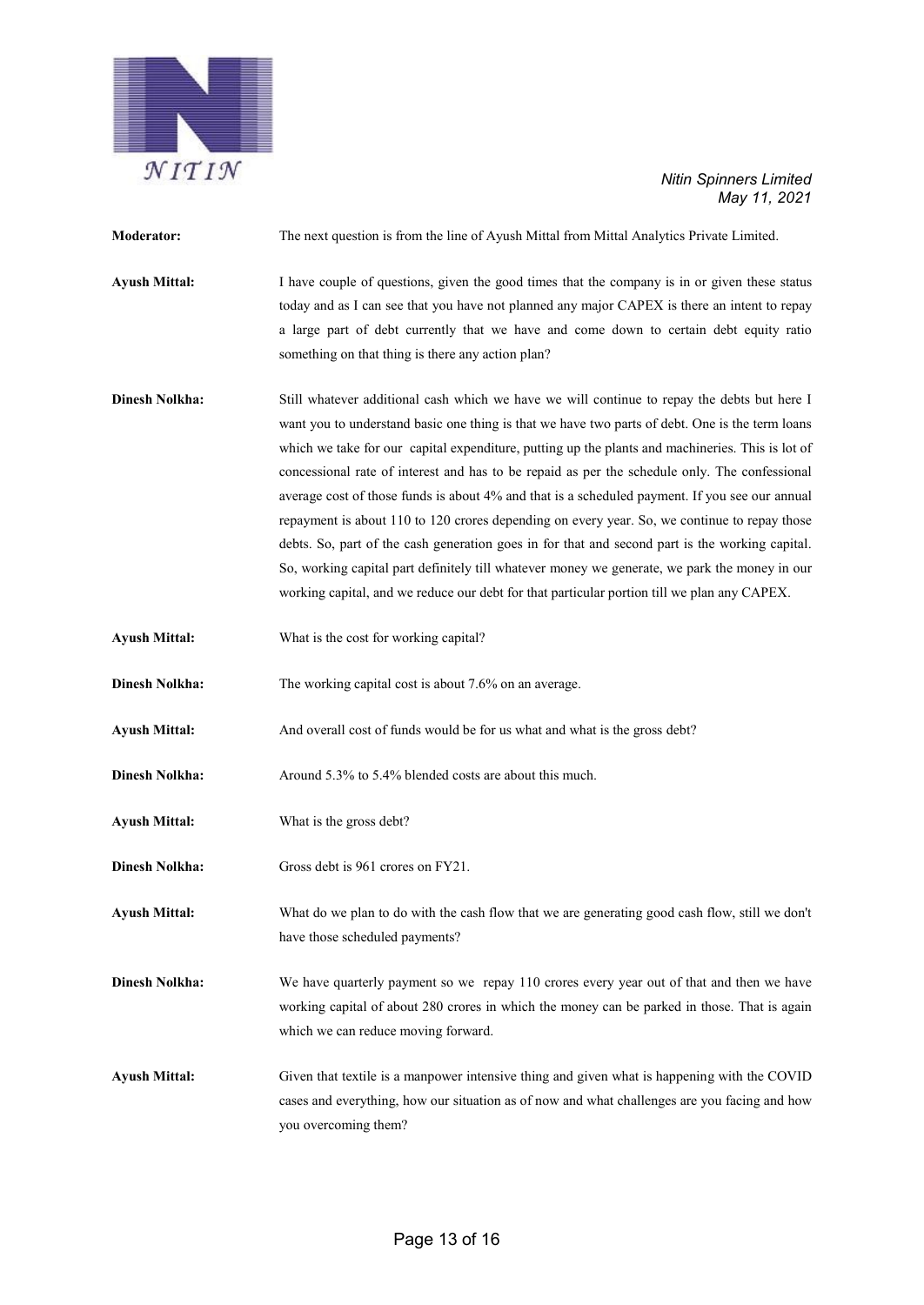

| <b>Dinesh Nolkha:</b> | Definitely this is the most important and it's good that you asked this question. We have been<br>putting a lot of efforts going in this particular part of the thing. We have nearly 5,000 plus<br>people working in the company means of course all these efforts started when the first wave hit<br>us. It has lot of efforts and a lot of SOP's are being followed to see that all our employees are<br>safe, and are not affected by this pandemic. At this point of time, I'm very happy to tell you<br>that we have less than 1% positive cases in our whole of our employees at the moment and we<br>track them very religiously and also proper care is taken. We have also provided quarantine<br>centers at our company campuses, also we have a COVID care centers. So, we take a lot of<br>care on that particular part and till date none of our operations have been affected due to this.<br>In fact, we help a lot to our local administrations also to take care of this particular thing. Also,<br>in an around area we are taking a lot of care about this. |
|-----------------------|---------------------------------------------------------------------------------------------------------------------------------------------------------------------------------------------------------------------------------------------------------------------------------------------------------------------------------------------------------------------------------------------------------------------------------------------------------------------------------------------------------------------------------------------------------------------------------------------------------------------------------------------------------------------------------------------------------------------------------------------------------------------------------------------------------------------------------------------------------------------------------------------------------------------------------------------------------------------------------------------------------------------------------------------------------------------------------|
| <b>Moderator:</b>     | The next question is from the line of Nirmal Shah from Seraphic Management.                                                                                                                                                                                                                                                                                                                                                                                                                                                                                                                                                                                                                                                                                                                                                                                                                                                                                                                                                                                                     |
| <b>Nirmal Shah:</b>   | Just wanted to understand do you get the export incentives for your business?                                                                                                                                                                                                                                                                                                                                                                                                                                                                                                                                                                                                                                                                                                                                                                                                                                                                                                                                                                                                   |
| <b>Dinesh Nolkha:</b> | Export incentive is really minuscule for us. We get drawbacks; normally drawback is in the<br>range of 1.9% to 2% for whatever the duties and taxes which is not rebated by GST. What is<br>not covered by GST, so this is what we get at this point of time for all including yarns, fabrics,<br>woven finishes everything.                                                                                                                                                                                                                                                                                                                                                                                                                                                                                                                                                                                                                                                                                                                                                    |
| <b>Nirmal Shah:</b>   | So new incentive scheme, are you eligible RoDTEP or not?                                                                                                                                                                                                                                                                                                                                                                                                                                                                                                                                                                                                                                                                                                                                                                                                                                                                                                                                                                                                                        |
| <b>Dinesh Nolkha:</b> | Yes, we will be eligible for that.                                                                                                                                                                                                                                                                                                                                                                                                                                                                                                                                                                                                                                                                                                                                                                                                                                                                                                                                                                                                                                              |
| <b>Nirmal Shah:</b>   | So, till last year you were getting RoSCTL benefits?                                                                                                                                                                                                                                                                                                                                                                                                                                                                                                                                                                                                                                                                                                                                                                                                                                                                                                                                                                                                                            |
| <b>Dinesh Nolkha:</b> | No, we are getting MEIS benefit.                                                                                                                                                                                                                                                                                                                                                                                                                                                                                                                                                                                                                                                                                                                                                                                                                                                                                                                                                                                                                                                |
| Nirmal Shah:          | But when it come that rebate of State and Central, it was replaced with MEIS, right? So, were<br>you getting any incentives under any scheme?                                                                                                                                                                                                                                                                                                                                                                                                                                                                                                                                                                                                                                                                                                                                                                                                                                                                                                                                   |
| <b>Dinesh Nolkha:</b> | Yes, we were supposed to get but since the rate has not been decided for our businesses, we are<br>not getting anything at the moment and that has not been considered also as well.                                                                                                                                                                                                                                                                                                                                                                                                                                                                                                                                                                                                                                                                                                                                                                                                                                                                                            |
| Nirmal Shah:          | My second question was in your opening remarks, you mentioned that a lot of small and mid-<br>capacity is not in the market right now because of various issues for spinning. That capacity is<br>out permanently, or you think that capacity will come back at a particular level at a certain<br>lucrative margin level?                                                                                                                                                                                                                                                                                                                                                                                                                                                                                                                                                                                                                                                                                                                                                      |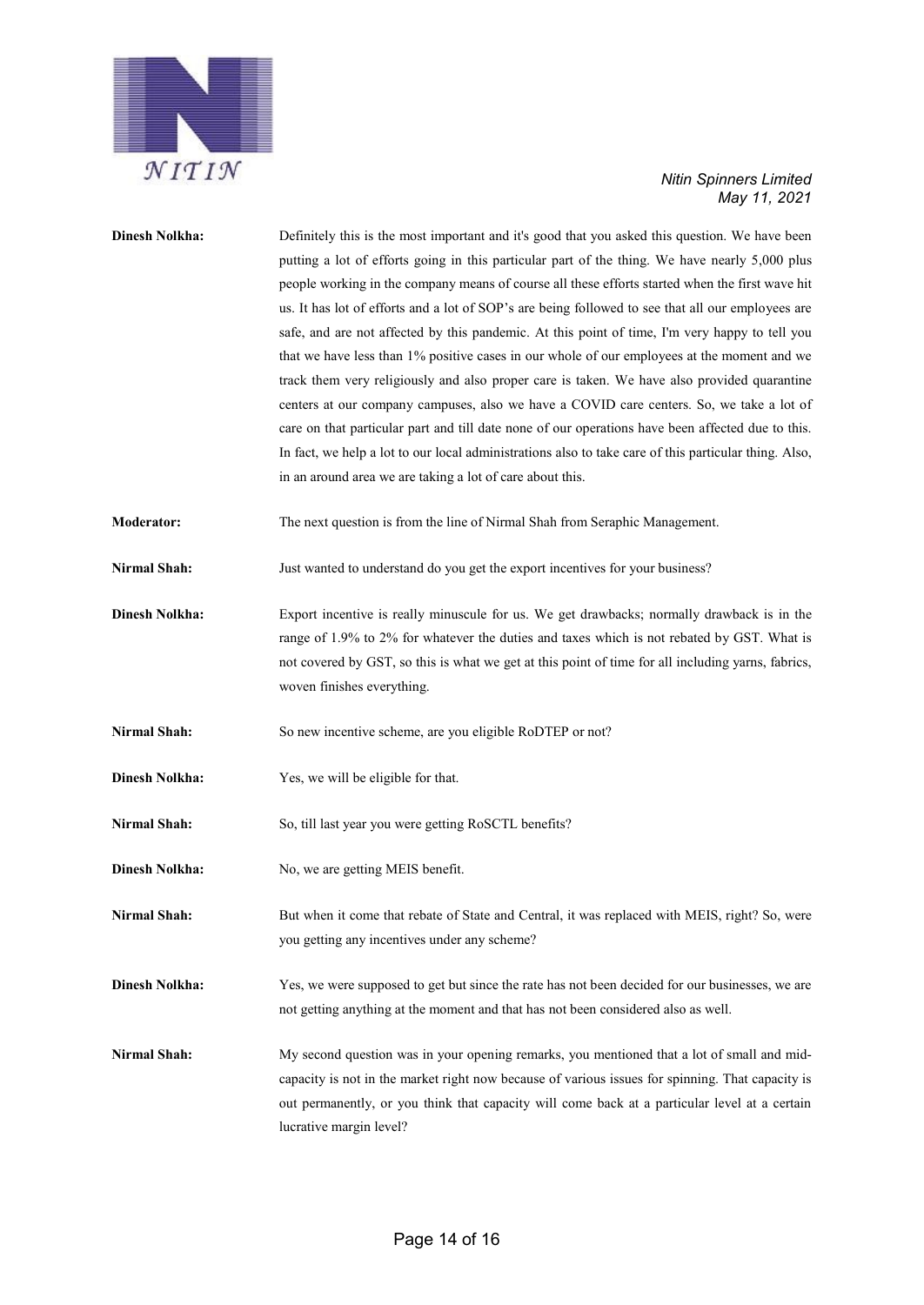

| <b>Dinesh Nolkha:</b> | If they cannot come at this margin level then they will not come going forward as well.<br>Basically, that is very short answer to your question. What has happened is there are various<br>reasons why the capacities have gone down. We have reasons for obsolete technology also<br>financial trouble and many companies that went into financial trouble. Some of the people<br>have very good real estate so they don't want themselves, the owners don't want to start the<br>companies back and also at some places they had migrant workers and workers have left and<br>they are not able to take up that and again they are able to restart. For various reasons the<br>capacity has gone down. If you see the data also from April to February IAP data announced<br>by the Government, the cotton yarn production was minus 20%. So even if we take out the<br>lockdown periods and others we never expect to this kind of downtick in the production. |
|-----------------------|--------------------------------------------------------------------------------------------------------------------------------------------------------------------------------------------------------------------------------------------------------------------------------------------------------------------------------------------------------------------------------------------------------------------------------------------------------------------------------------------------------------------------------------------------------------------------------------------------------------------------------------------------------------------------------------------------------------------------------------------------------------------------------------------------------------------------------------------------------------------------------------------------------------------------------------------------------------------|
| Nirmal Shah:          | In current context of another lockdown the situation would still remain the same or you think<br>this time that is far bigger possibility of that capacity coming on stream?                                                                                                                                                                                                                                                                                                                                                                                                                                                                                                                                                                                                                                                                                                                                                                                       |
| <b>Dinesh Nolkha:</b> | No, in fact in during lockdown period to restart the capacities is technically not possible only,<br>somebody is already operating. He's striving to see that they remain operative. Plus, if you see<br>there are certain capacities in the NCLT which has been closed down, they have not been<br>started. So those capacities will have to be, and no decision is being taken on those grounds as<br>well. So, we do not see any major capacity coming back from those which has not yet started,<br>if somebody had to start that had to start, they would have already started by January of 2021.<br>If they have not started then I don't think they will be able to do now. Practically not possible.                                                                                                                                                                                                                                                      |
| <b>Nirmal Shah:</b>   | Just last follow up question to that, so if you can give some benchmark means how big that<br>capacity would be of total industry capacity which is on the back burner right now some broad<br>number if you would like to give?                                                                                                                                                                                                                                                                                                                                                                                                                                                                                                                                                                                                                                                                                                                                   |
| <b>Dinesh Nolkha:</b> | About 4% to 5%.                                                                                                                                                                                                                                                                                                                                                                                                                                                                                                                                                                                                                                                                                                                                                                                                                                                                                                                                                    |
| <b>Moderator:</b>     | The next question is from the line of Venkat Samala from Tata Asset Management.                                                                                                                                                                                                                                                                                                                                                                                                                                                                                                                                                                                                                                                                                                                                                                                                                                                                                    |
| Venkat Samala:        | Just wanted to understand you did maintain at the long-term margins would be around 14% to<br>15% in yarn but basis whatever is really happening now, I know it's a little fluid situation and<br>it is very difficult to make conclusive remarks but just want you to understand, at this point in<br>time what's your sense if the current margins would largely sustain or it will be higher than the<br>usual level of margins that it will finally boiled down to or is it too early to call out anything?                                                                                                                                                                                                                                                                                                                                                                                                                                                    |
| <b>Dinesh Nolkha:</b> | Here at this point of time we are seeing that margins are increasing and the reason for which I<br>already explained demands as well as the international scenario. So, this kind of disruption<br>cannot remain forever as we all know and also certain ultimately going forward some capacity<br>will come up not in because normal capacity it takes about 12 to 15 months minimum to put up<br>this kind of capacity. Once the capacity comes up and the destruction goes away it has been                                                                                                                                                                                                                                                                                                                                                                                                                                                                     |